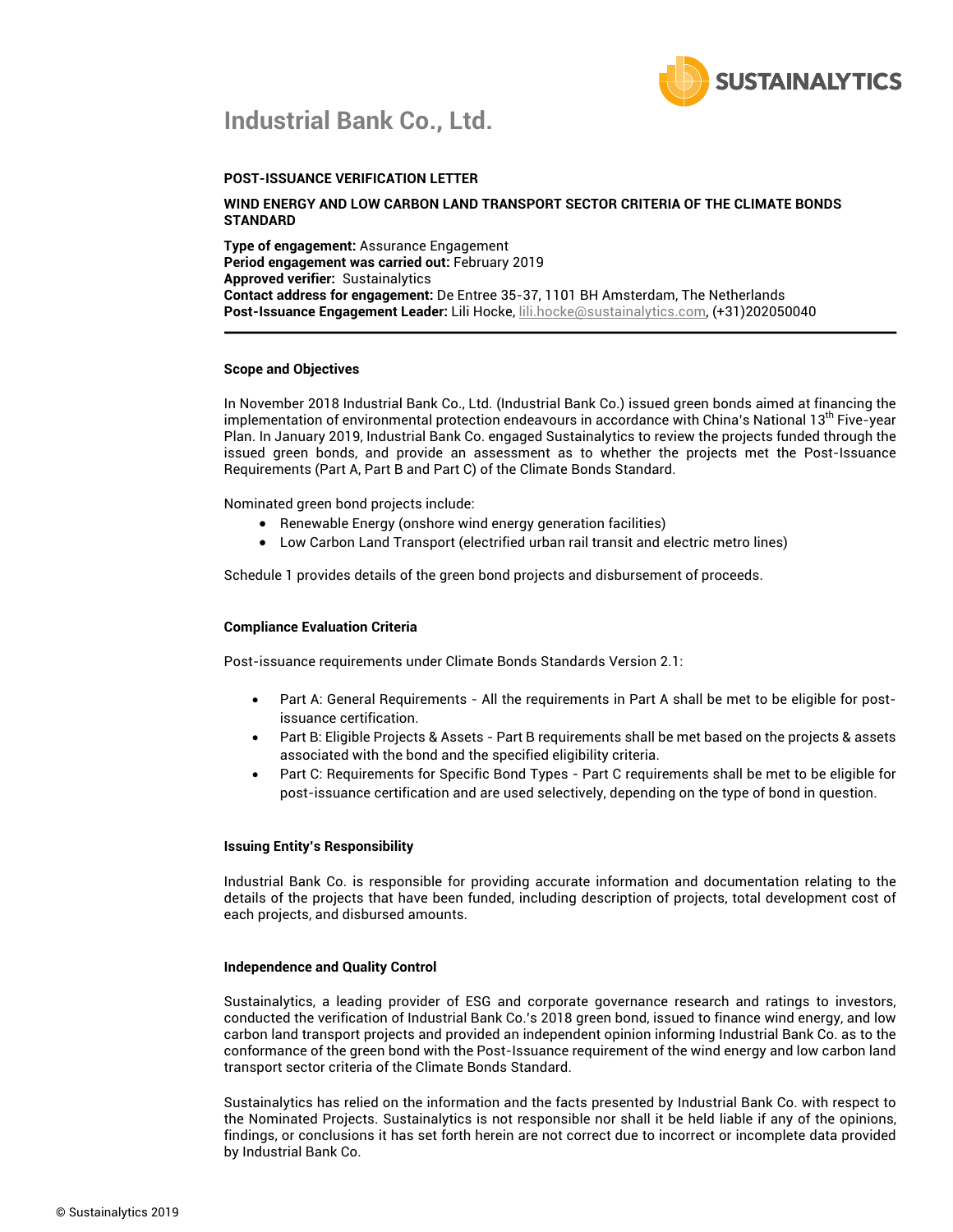

Sustainalytics makes all efforts to ensure the highest quality and rigor during its assessment process and enlisted its Sustainability Bonds Review Committee to provide oversight over the assessment of the bond.

#### **Verifier's Responsibility**

Sustainalytics conducted the verification in accordance with the Climate Bonds Standard Version 2.1 and with International Standard on Assurance Engagements 3000 (ISAE 3000) – Assurance Engagements other than Audits or Reviews of Historical Information.

The work undertaken as part of this engagement included conversations with relevant Industrial Bank Co. employees and review of relevant documentation to confirm the conformance of Industrial Bank Co.'s green bonds with the Post-Issuance Requirements (Part A, Part B and Part C) of the Climate Bonds Standard Version 2.1.

#### **Exceptions**

No exceptions were identified.

All projects aligned with the Post-Issuance requirements of the Climate Bonds Standard and were in conformance to the wind energy and low carbon land transport sector criteria.

#### **Conclusion**

Based on the limited assurance procedures conducted, nothing has come to Sustainalytics' attention that causes us to believe that, in all material respects, the allocation of RMB 2280.94 million from the Industrial Bank Co. green bonds, issued to fund eligible green projects, is not in conformance with the Post-Issuance requirements of the Climate Bonds Standard.

#### **Detailed Findings**

| <b>Eligibility Criteria</b>                                                                     | <b>Procedure Performed</b>                                                                                                                                                                                                                | <b>Factual Findings</b>                                                                                                                                                                                               | Error or<br><b>Exceptions</b><br><b>Identified</b> |
|-------------------------------------------------------------------------------------------------|-------------------------------------------------------------------------------------------------------------------------------------------------------------------------------------------------------------------------------------------|-----------------------------------------------------------------------------------------------------------------------------------------------------------------------------------------------------------------------|----------------------------------------------------|
| <b>Compliance to Part</b><br>A: General<br>Requirements                                         | Verification of five projects funded by<br>the green bond in 2018 to determine if<br>Part A: General Requirements were<br>met (See Schedule 2A and 2B).                                                                                   | All five projects reviewed<br>complied with the General<br>Requirements.                                                                                                                                              | None                                               |
| <b>Compliance to Part</b><br><b>B: Eligible Projects</b><br>& Assets                            | Verification of five projects funded by<br>the green bond in 2018 to determine if<br>projects fall into (i) one of the<br>investment areas of the Climate<br>Bonds Taxonomy (ii) meet the<br>Industrial Bank Co.'s technical<br>criteria. | All five projects fall under<br>the wind energy and low<br>carbon land transport<br>sector criteria and meet<br>the requirements of the<br>wind energy and low<br>carbon land transport<br>sector technical criteria. | None                                               |
| <b>Compliance to Part</b><br><b>C: Requirements for</b><br><b>Specific Bond</b><br><b>Types</b> | Bond Type Applicable: Use of<br>Proceeds Bond.                                                                                                                                                                                            | The requirements of<br>Project Holding, Settlement<br>Period and Earmarking<br>have been met.                                                                                                                         | None                                               |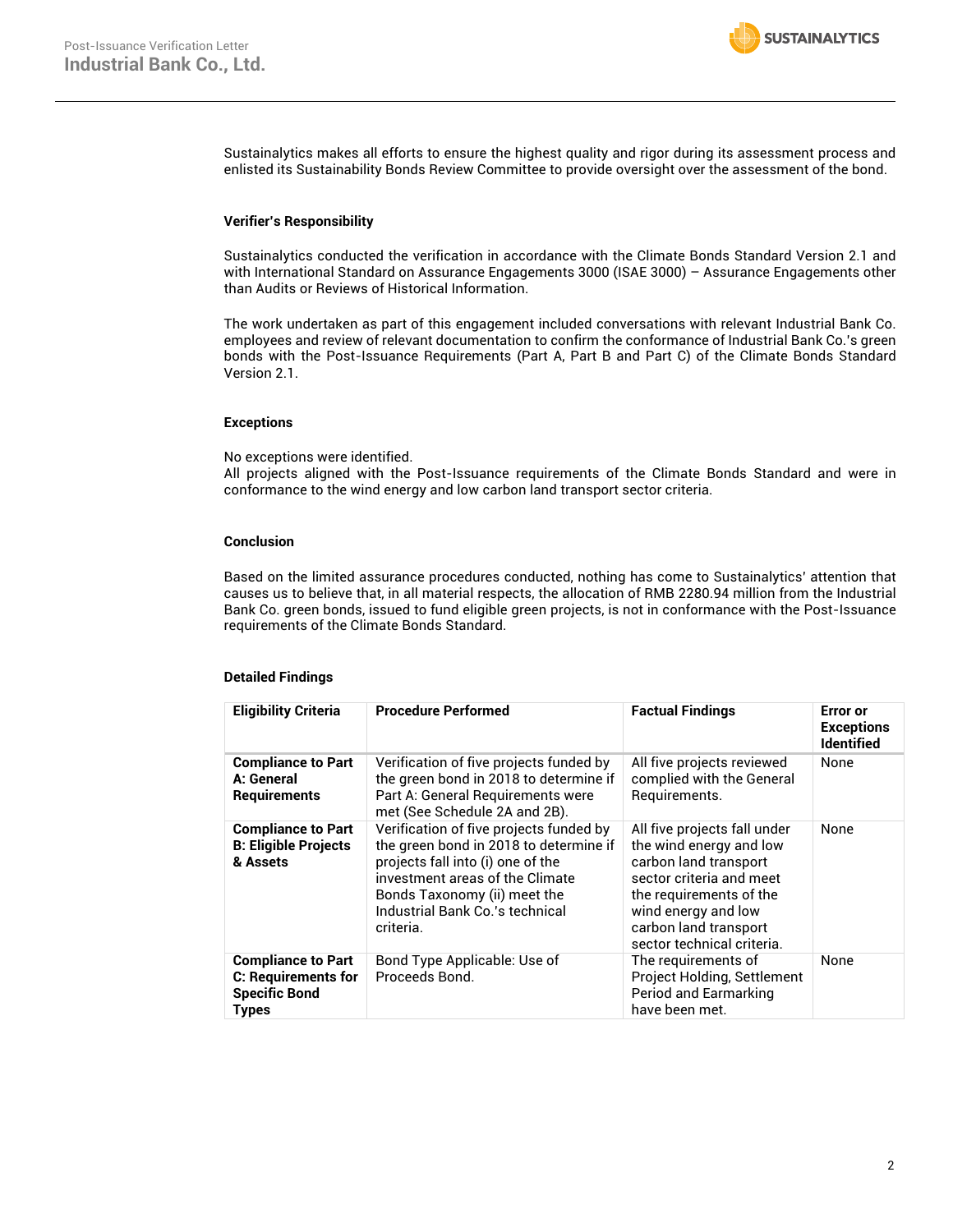# **Schedule 1: Detailed Overview of Nominated Projects and Assets**

Details of the Nominated Projects are provided below:

Renewable Energy:

| <b>Project name</b>                            |                           |                                      |
|------------------------------------------------|---------------------------|--------------------------------------|
|                                                | <b>RE Project 1</b>       | <b>RE Project 2</b>                  |
| Technology                                     | <b>Onshore Wind Power</b> | <b>Onshore Wind Power</b>            |
| Location                                       | China                     | China                                |
| <b>Installed Capacity</b>                      | 40 MW                     | 48.4 MW                              |
| CO <sub>2</sub> Reduction by<br>$2023$ (ton/y) | 15.415,07                 | 41.176,93                            |
| CO <sub>2</sub> Reduction by<br>$2045$ (ton/y) | 15.415,07                 | 41.176,93                            |
| SO2 Reduction<br>(ton/y)                       | 2,04                      | 12,25                                |
| <b>NO<sub>x</sub></b> Reduction<br>(ton/y)     | 2,91                      | 15,54                                |
| Other impacts                                  |                           | Reduction of 5390 tons of lime ash/y |

### Low Carbon Land Transportation:

| <b>Project name</b>                          | <b>Transport Project 1</b>                                                            | <b>Transport Project 2</b>                                                          | <b>Transport Project 3</b>                      |
|----------------------------------------------|---------------------------------------------------------------------------------------|-------------------------------------------------------------------------------------|-------------------------------------------------|
| Description                                  | Electrified urban metro<br>with 9.461 KM length<br>six underground<br>and<br>stations | Electrified urban metro<br>with 43.2 KM length and<br>underground<br>32<br>stations | Electrified urban metro<br>with 36.72 KM length |
| Location                                     | China                                                                                 | China                                                                               | China                                           |
| Type of technology                           | <b>Electrified Metro</b>                                                              | <b>Electrified Metro</b>                                                            | <b>Electrified Metro</b>                        |
| CO2 Reduction by 2023<br>(ton/y)             | 571,36                                                                                | 2.099,41                                                                            | 871,19                                          |
| CO <sub>2</sub> Reduction by 2045<br>(ton/y) | 5.316.97                                                                              | 6.008.12                                                                            | 5.030.91                                        |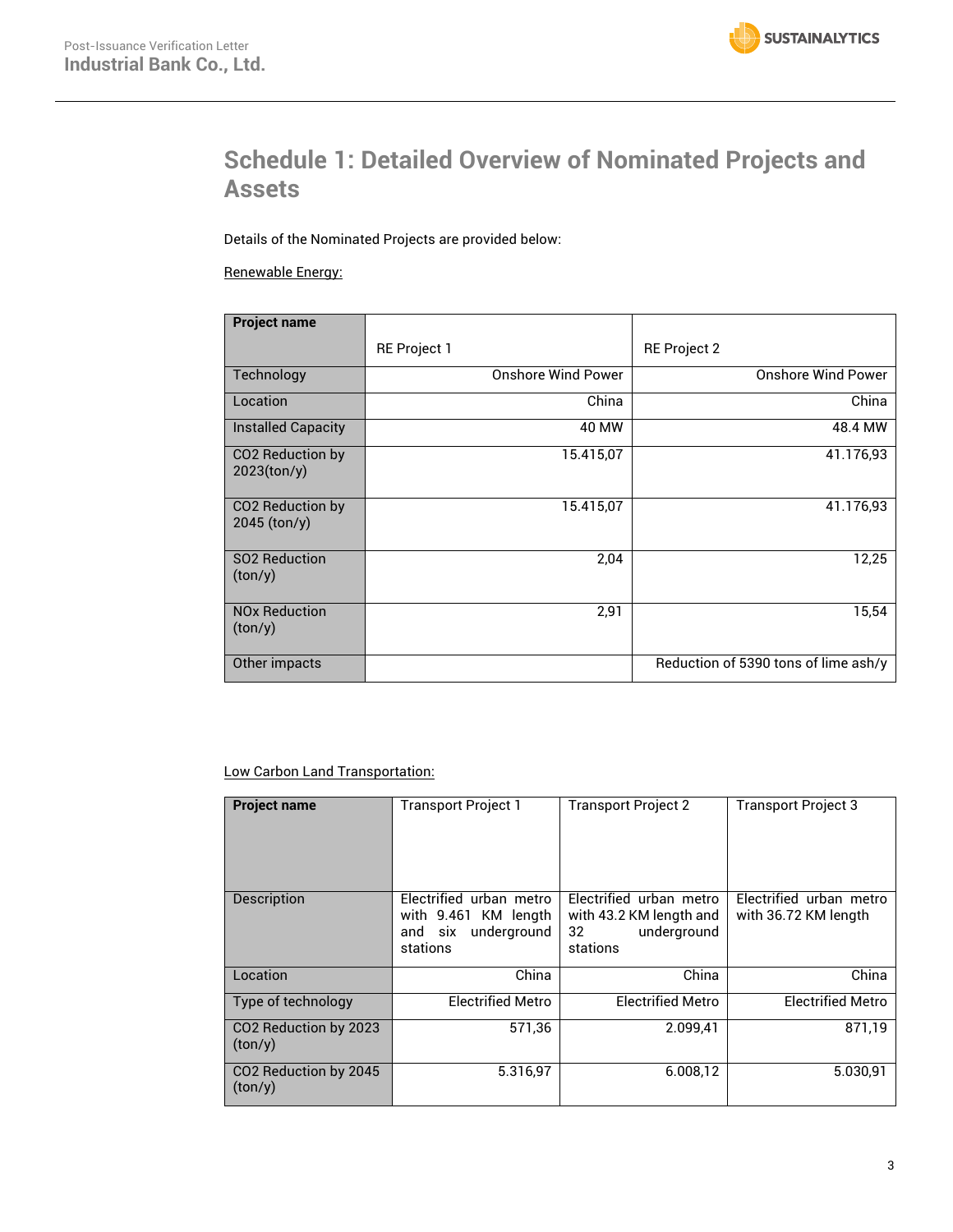# **Schedule 2A: Post-Issuance General Requirements of the Climate Bonds Standard**

| Nominated Projects &   | 4.1 Statement on the environmental objectives of the bond                                                    |
|------------------------|--------------------------------------------------------------------------------------------------------------|
| Assets                 |                                                                                                              |
|                        | 4.2 Nominated Projects meet the Climate Bonds criteria                                                       |
|                        |                                                                                                              |
|                        | 4.3 Confirmation that Nominated Projects and Assets will not be nominated                                    |
|                        | to other Climate Bonds                                                                                       |
| Use of Proceeds        | 5.1 Net Proceeds of the bond allocated to the Nominated Projects                                             |
|                        |                                                                                                              |
|                        | 5.2 Funds allocated to Nominated Projects within 24 months of issuance of                                    |
|                        | the bond                                                                                                     |
|                        |                                                                                                              |
|                        | 5.3 Estimate of the share of the Net Proceeds used for financing and re-<br>financing                        |
|                        |                                                                                                              |
|                        | 5.4 Net Proceeds of the bond shall be tracked by the Issuer following a                                      |
|                        | formal internal process                                                                                      |
|                        |                                                                                                              |
|                        | 5.5 Net Proceeds of the bond shall be no greater than the total investment or                                |
|                        | the total Fair Market Value of the Nominated Projects & Assets at the                                        |
|                        | time of issuance                                                                                             |
| Non-Contamination of   | 6.1 Tracking of proceeds                                                                                     |
| Proceeds               |                                                                                                              |
|                        | 6.2 Managing of unallocated proceeds                                                                         |
|                        |                                                                                                              |
|                        | 6.3 In the case of a Force Majeure, the Issuer may apply to the Climate                                      |
|                        | Bonds Standard Board for an extension to the asset allocation period                                         |
| Confidentiality        | Information about the Nominated Projects & Assets provided to the<br>7.1                                     |
|                        | Verifier and to the Climate Bonds Standard Board                                                             |
|                        | 7.2 Issuer should disclose information about the bond and the Nominated                                      |
|                        |                                                                                                              |
| <b>Reporting Post-</b> | Projects & Assets to the market<br>Report containing the list of Nominated Projects & Assets to which<br>8.1 |
| Issuance               | proceeds of the bond have been allocated                                                                     |
|                        |                                                                                                              |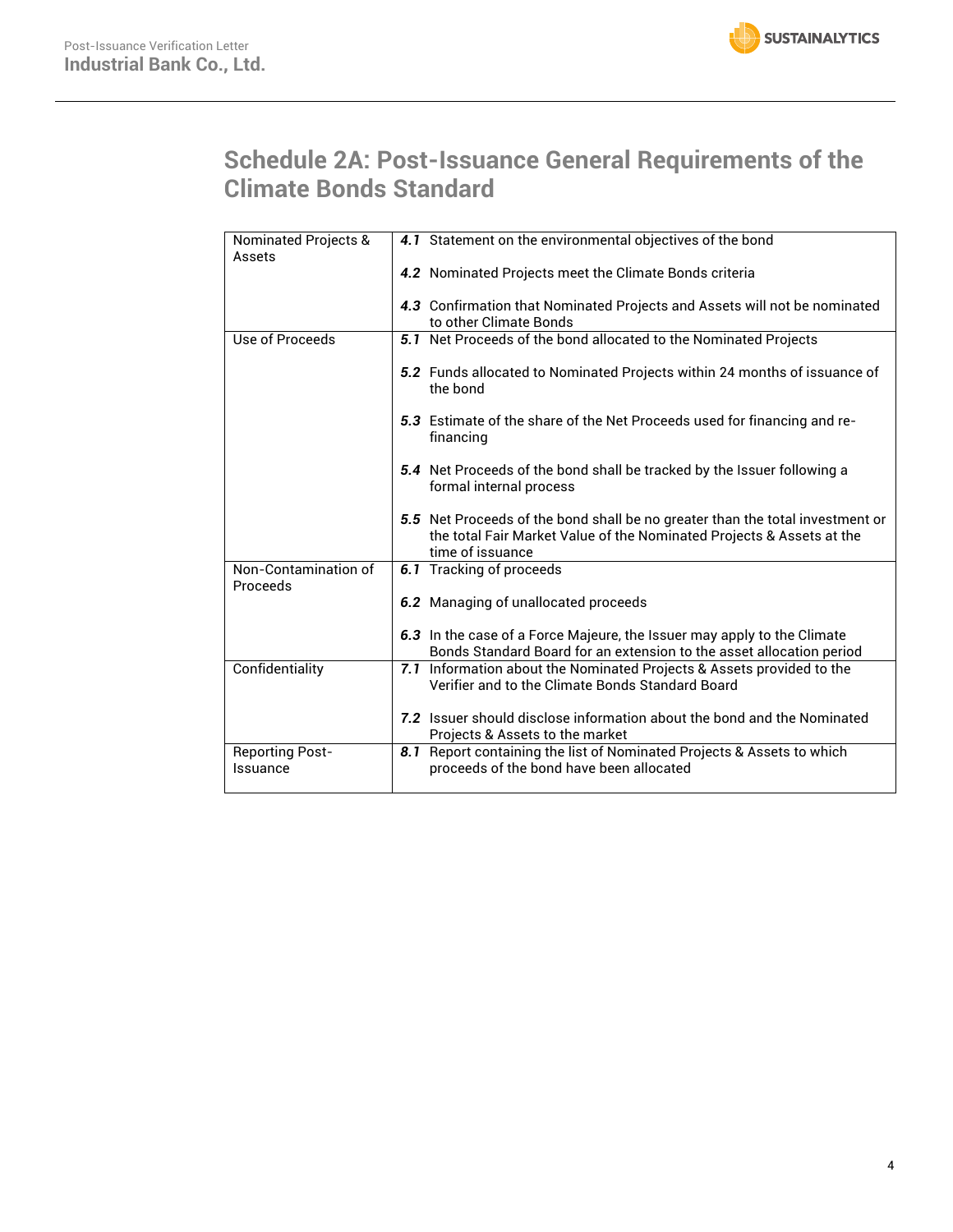

# **Schedule 2B: Conformance to the Post-Issuance Requirements of the Climate Bonds Standard**

| <b>Procedure Performed</b>                                                              | <b>Factual Findings</b>                                                                                                                                                                                                                                                                                                                                                                                                                                                                                                                                                                                                                        | <b>Error</b> or<br><b>Exceptions</b><br><b>Identified</b> |
|-----------------------------------------------------------------------------------------|------------------------------------------------------------------------------------------------------------------------------------------------------------------------------------------------------------------------------------------------------------------------------------------------------------------------------------------------------------------------------------------------------------------------------------------------------------------------------------------------------------------------------------------------------------------------------------------------------------------------------------------------|-----------------------------------------------------------|
| Verification of<br><b>Nominated Projects &amp;</b><br>Assets                            | 4.1 The objective of the bond is to primarily use proceeds to<br>finance Renewable Energy (onshore wind energy<br>generation facilities) and Clean Transportation<br>(electrified urban rail transit and electric metro lines)<br>projects.                                                                                                                                                                                                                                                                                                                                                                                                    | None                                                      |
|                                                                                         | 4.2 Industrial Bank Co.'s management confirms that the<br>nominated projects meet the Eligibility Criteria.                                                                                                                                                                                                                                                                                                                                                                                                                                                                                                                                    |                                                           |
|                                                                                         | 4.3 Industrial Bank Co.'s management confirms that the<br>projects shall not be nominated to other Climate Bonds.                                                                                                                                                                                                                                                                                                                                                                                                                                                                                                                              |                                                           |
| Verification of<br>requirements specified<br>under Use of Proceeds                      | 5.1 34.82% of Net Proceeds of the bond have been allocated<br>to the five Nominated Projects.                                                                                                                                                                                                                                                                                                                                                                                                                                                                                                                                                  | None                                                      |
|                                                                                         | 5.2 Industrial Bank Co.'s management has confirmed that<br>34.82% funds have been allocated to the Nominated<br>Projects within one month of the issuance. Industrial<br>Bank Co. confirmed that it intends to allocate all<br>proceeds within 24 months after issuance.                                                                                                                                                                                                                                                                                                                                                                       |                                                           |
|                                                                                         | 5.3 Industrial Bank Co.'s management has confirmed that all<br>Net Proceeds of the bond were used for financing only.                                                                                                                                                                                                                                                                                                                                                                                                                                                                                                                          |                                                           |
|                                                                                         | 5.4 Industrial Bank Co.'s management has confirmed that<br>Net Proceeds of the bond shall be tracked by the Issuer<br>following a formal internal process using a separate<br>"Green Bond Ledger".                                                                                                                                                                                                                                                                                                                                                                                                                                             |                                                           |
|                                                                                         | 5.5 Industrial Bank Co.'s management has confirmed that<br>the Net Proceeds of the bond shall be no greater than the<br>total investment in the Nominated Projects or the Total<br>Development Cost of the Nominated Projects. (see<br>Schedule 3 for projects for future allocation)                                                                                                                                                                                                                                                                                                                                                          |                                                           |
| Verification of<br>requirements specified<br>under Non-<br>Contamination of<br>Proceeds | 6.1 Industrial Bank Co.'s management confirms that the<br>proceeds have been segregated and tracked in a<br>systematic manner and were exclusively used to finance<br>Nominated Projects.                                                                                                                                                                                                                                                                                                                                                                                                                                                      | None                                                      |
|                                                                                         | 6.2 Industrial Bank Co.'s management confirms that pending<br>the investment of proceeds, unallocated proceeds will be<br>held in accordance with IB's prudent liquidity<br>management policy. It could be temporarily invested in<br>Green bonds issued by non-financial institutions in<br>domestic or international markets, or in money market<br>instruments with good credit rating and market liquidity<br>until they are allocated to Eligible Green Projects. It will<br>not be invested in energy intensive, highly polluting nor<br>greenhouse gas intensive projects and will be subject to<br>the Exclusionary List.<br>6.3 $N/A$ |                                                           |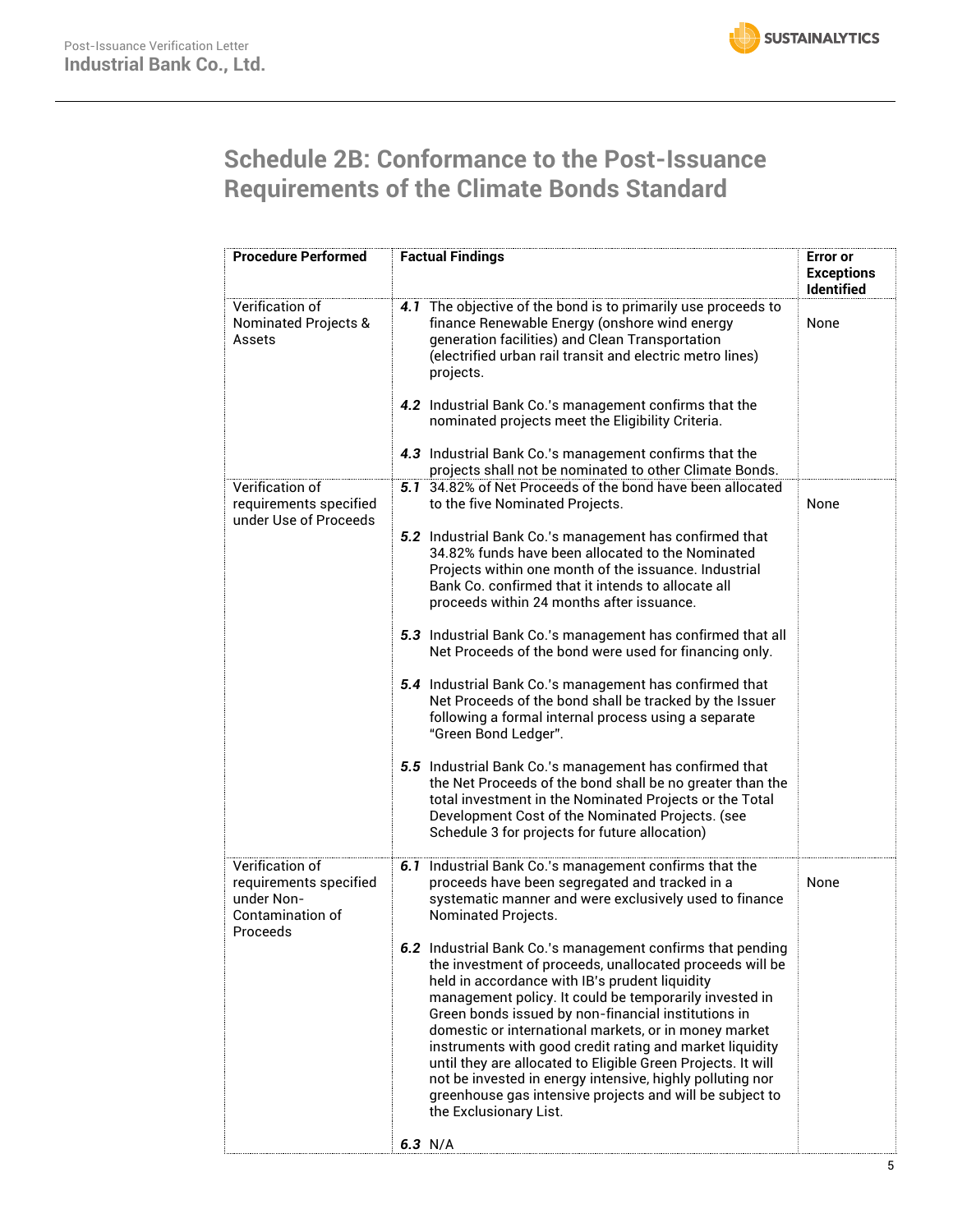

| Verification of<br>requirements specified<br>under Confidentiality             | 7.1 Industrial Bank Co.'s management confirms that all<br>relevant information about the Nominated Projects has<br>been provided to the Verifier and to the Climate Bonds<br>Standard Board to support the assessment of<br>conformance with the Climate Bonds Standard. | None |
|--------------------------------------------------------------------------------|--------------------------------------------------------------------------------------------------------------------------------------------------------------------------------------------------------------------------------------------------------------------------|------|
|                                                                                | 7.2 Industrial Bank Co.'s management confirms that all<br>relevant information about the bond and the Nominated<br>Projects have been disclosed to the market.                                                                                                           |      |
| Verification of<br>requirements specified<br>under Reporting Post-<br>Issuance | 8.1 Industrial Bank Co.'s management has provided a report<br>containing the list of Nominated Projects to which<br>proceeds of the bond have been allocated (See Schedule                                                                                               | None |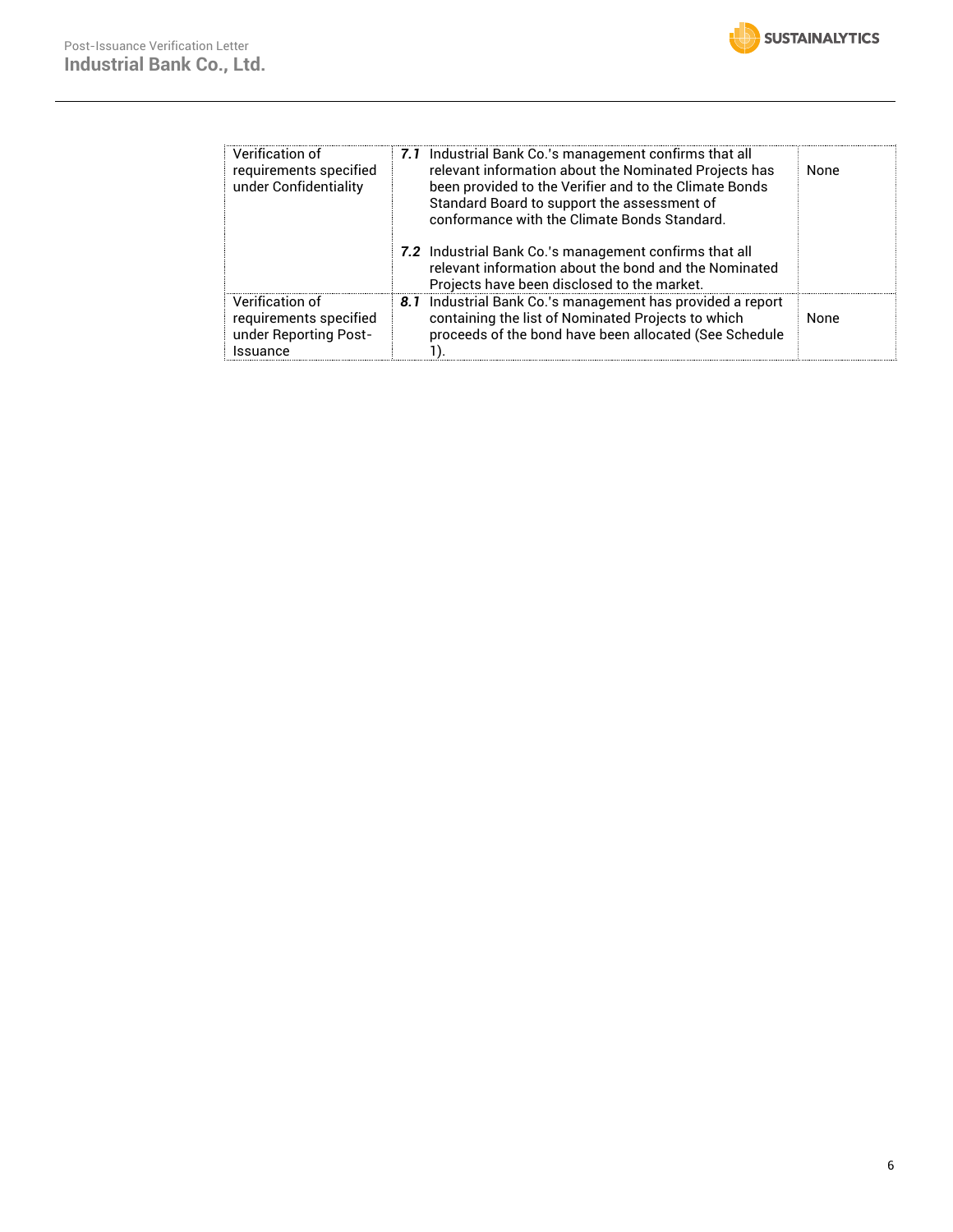

# **Schedule 3: Detailed Overview of Projects and Assets for Future Allocation**

Details of future Nominated Projects are provided below:

### Renewable Energy:

| Project name        | Technology    | Location | Installed capacity |
|---------------------|---------------|----------|--------------------|
|                     | Onshore Solar |          |                    |
| <b>RE</b> Project 3 | Power         | China    | 35.316 MW          |
|                     | Onshore Wind  |          |                    |
| <b>RE</b> Project 4 | Power         | China    | 100 MW             |
|                     | Onshore Wind  |          |                    |
| <b>RE</b> Project 5 | Power         | China    | 100 MW             |

### Low Carbon Land Transportation:

| Project name               | <b>Description</b>      | Type of        | Location |
|----------------------------|-------------------------|----------------|----------|
|                            |                         | transportation |          |
|                            | Three underground metro | Electrified    |          |
| <b>Transport Project 4</b> | stations                | Metro          | China    |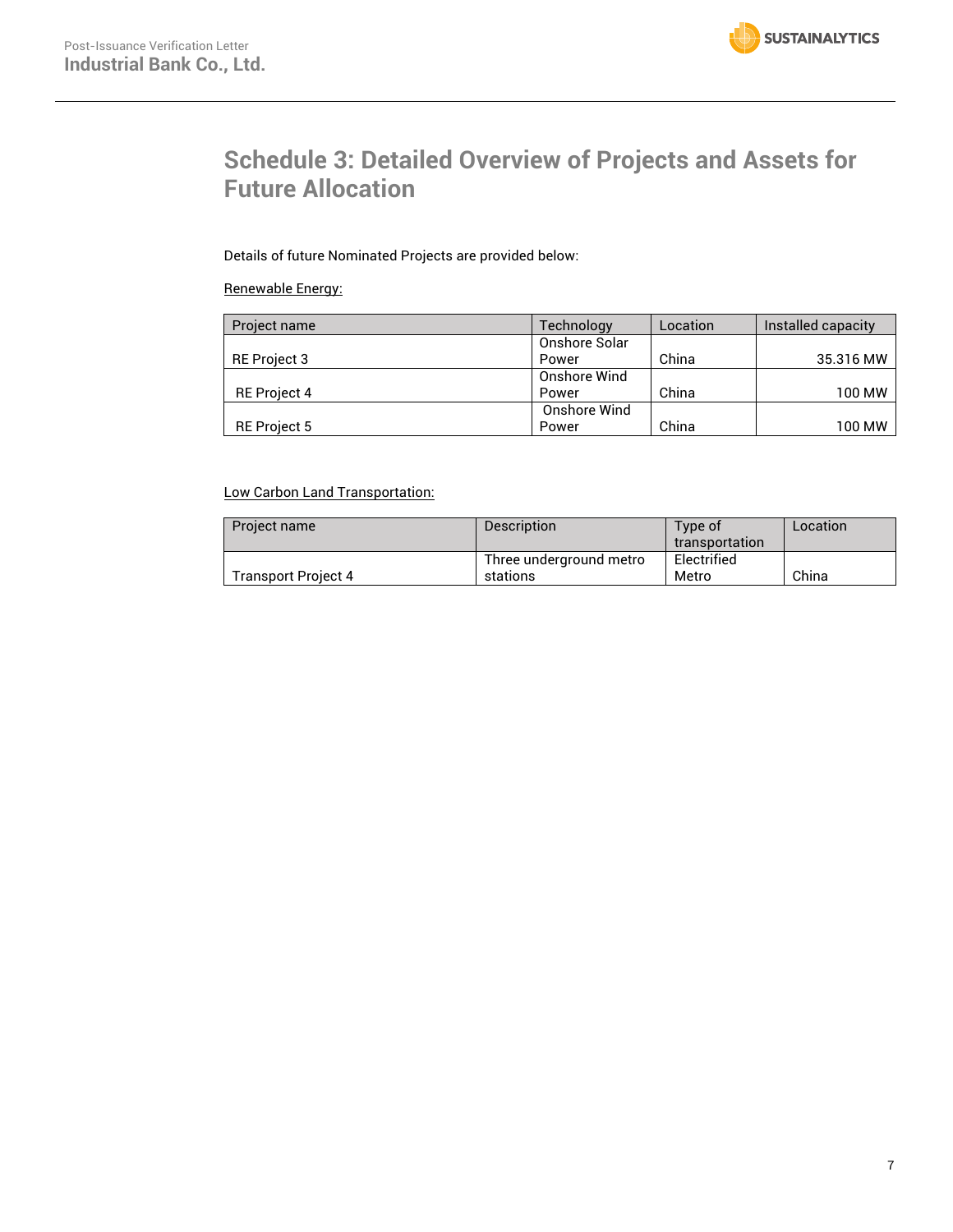## **Disclaimer**

© Sustainalytics 2019. All rights reserved.

The intellectual property rights to this Second-Party Opinion (the "Opinion") are vested exclusively in Sustainalytics. Unless otherwise expressly agreed in writing by Sustainalytics, no part of this Opinion may be reproduced, disseminated, comingled, used to create derivative works, furnished in any manner, made available to third parties or published, parts hereof or the information contained herein in any form or in any manner, be it electronically, mechanically, through photocopies or recordings, nor publicly released without the "Green Bond Framework" in conjunction with which this Opinion has been developed.

The Opinion was drawn up with the aim to provide objective information on why the analyzed bond is considered sustainable and responsible, and is intended for investors in general, and not for a specific investor in particular. Consequently, this Opinion is for information purposes only and Sustainalytics will not accept any form of liability for the substance of the opinion and/or any liability for damage arising from the use of this Opinion and/or the information provided in it.

As the Opinion is based on information made available by the client, the information is provided "as is" and, therefore Sustainalytics does not warrant that the information presented in this Opinion is complete, accurate or up to date, nor assumes any responsibility for errors or omissions. Any reference to third party names is for appropriate acknowledgement of their ownership and does not constitute a sponsorship or endorsement by such owner.

Nothing contained in this Opinion shall be construed as to make a representation or warranty, express or implied, regarding the advisability to invest in or include companies in investable universes and/or portfolios. Furthermore, nothing contained in this Opinion shall be construed as an investment advice (as defined in the applicable jurisdiction), nor be interpreted and construed as an assessment of the economic performance and credit worthiness of the bond, nor to have focused on the effective allocation of the funds' use of proceeds.

The client is fully responsible for certifying and ensuring its commitments' compliance, implementation and monitoring.

In case of discrepancies between the English language and translated versions, the English language version shall prevail.